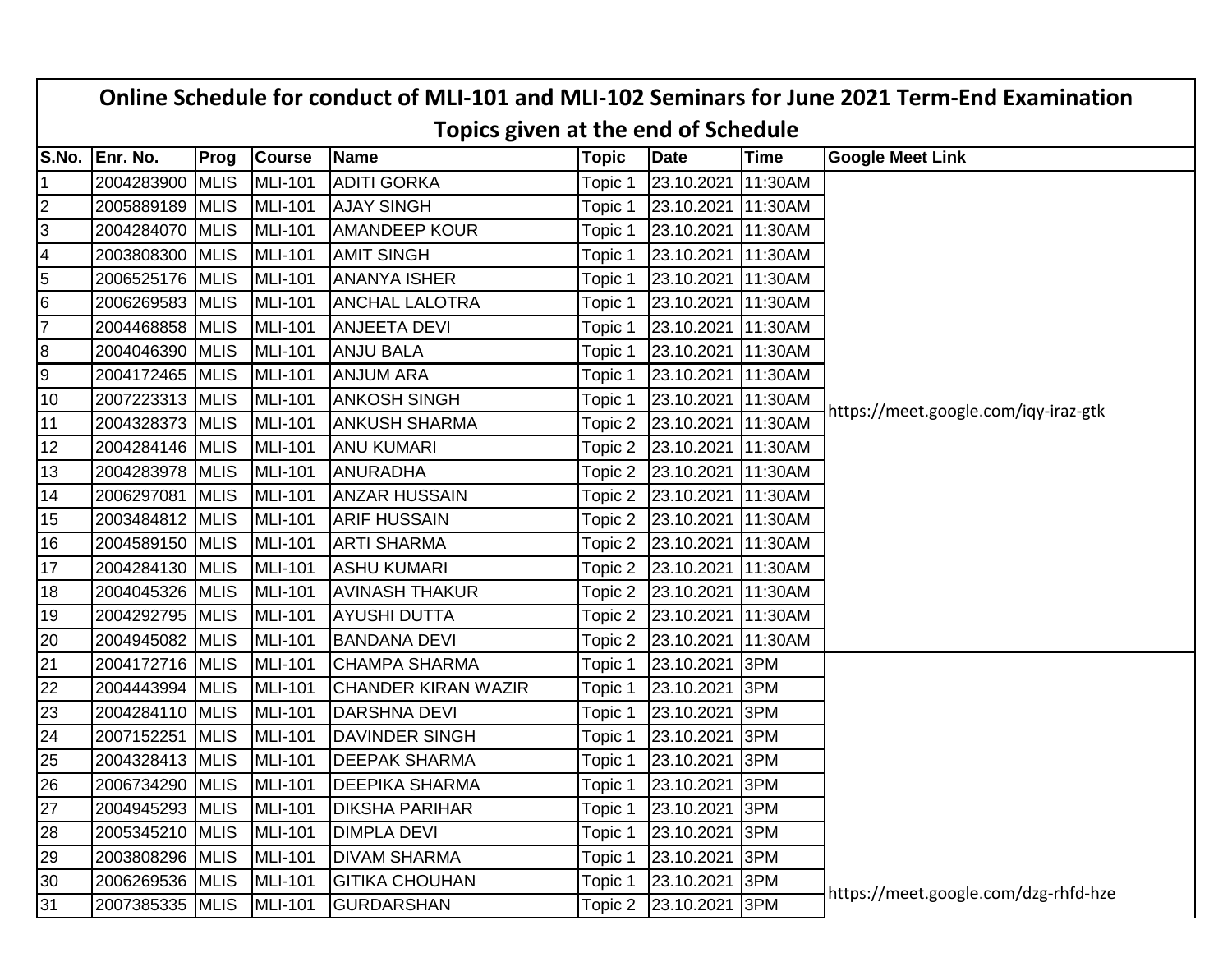| 32              | 2005651729      | <b>MLIS</b> | <b>MLI-101</b> | <b>HAQ NAWAZ CHOWDHARY</b> | Topic 2 | 23.10.2021             | 3PM     |                                      |
|-----------------|-----------------|-------------|----------------|----------------------------|---------|------------------------|---------|--------------------------------------|
| 33              | 2004945061      | <b>MLIS</b> | <b>MLI-101</b> | <b>IMTIAZ AHMED</b>        | Topic 2 | 23.10.2021             | 3PM     |                                      |
| $\overline{34}$ | 2004622114 MLIS |             | <b>MLI-101</b> | <b>JAGNEET KOUR</b>        |         | Topic 2 23.10.2021     | 3PM     |                                      |
| 35              | 2003189756      | <b>MLIS</b> | <b>MLI-101</b> | <b>JAGRITI RAJPUT</b>      | Topic 2 | 23.10.2021             | 3PM     |                                      |
| 36              | 2003707140      | <b>MLIS</b> | <b>MLI-101</b> | <b>JATINDER SINGH</b>      |         | Topic 2 23.10.2021     | 3PM     |                                      |
| 37              | 2003808320      | <b>MLIS</b> | <b>MLI-101</b> | <b>JOGINDER SINGH</b>      |         | Topic 2 23.10.2021     | 3PM     |                                      |
| 38              | 2005848425      | <b>MLIS</b> | <b>MLI-101</b> | <b>KAJAL SHARMA</b>        | Topic 2 | 23.10.2021             | 3PM     |                                      |
| 39              | 2007443529      | <b>MLIS</b> | <b>MLI-101</b> | <b>KANIKA KHAJURIA</b>     | Topic 2 | 23.10.2021             | 3PM     |                                      |
| 40              | 2004945098      | <b>MLIS</b> | <b>MLI-101</b> | <b>KARANDEV SINGH</b>      | Topic 2 | 23.10.2021             | 3PM     |                                      |
| 41              | 2004444178      | <b>MLIS</b> | <b>MLI-101</b> | <b>KRISHMA SHARMA</b>      | Topic 1 | 23.10.2021             | 6PM     |                                      |
| 42              | 2006933922      | <b>MLIS</b> | <b>MLI-101</b> | KUMARI PANKAJ              | Topic 1 | 23.10.2021             | 6PM     |                                      |
| 43              | 2006078186      | <b>MLIS</b> | <b>MLI-101</b> | <b>MADHU</b>               | Topic 1 | 23.10.2021             | 6PM     |                                      |
| 44              | 2003399325      | <b>MLIS</b> | <b>MLI-101</b> | <b>MADHU SHARMA</b>        | Topic 1 | 23.10.2021             | 6PM     |                                      |
| 45              | 2005345098      | <b>MLIS</b> | <b>MLI-101</b> | <b>MAHAVIR PARSHAD</b>     | Topic 1 | 23.10.2021             | 6PM     |                                      |
| 46              | 2006524586      | <b>MLIS</b> | <b>MLI-101</b> | <b>MAHESH SHARMA</b>       | Topic 1 | 23.10.2021             | 6PM     |                                      |
| 47              | 2004045630      | <b>MLIS</b> | <b>MLI-101</b> | <b>MAHMOOD SHAH</b>        | Topic 1 | 23.10.2021             | 6PM     |                                      |
| 48              | 2006152637      | <b>MLIS</b> | <b>MLI-101</b> | <b>MAMTA DEVI</b>          | Topic 1 | 23.10.2021             | 6PM     |                                      |
| 49              | 2006580764      | <b>MLIS</b> | <b>MLI-101</b> | <b>MEDHA KOTWAL</b>        | Topic 1 | 23.10.2021             | 6PM     |                                      |
| 50              | 2007403552      | <b>MLIS</b> | <b>MLI-101</b> | <b>MEENAKSHI BALA</b>      | Topic 1 | 23.10.2021             | 6PM     | https://meet.google.com/sdy-jvia-ium |
| 51              | 2005460492      | <b>MLIS</b> | <b>MLI-101</b> | <b>MEENAKSHI SHARMA</b>    | Topic 2 | 23.10.2021             | 6PM     |                                      |
| 52              | 2004172491      | <b>MLIS</b> | <b>MLI-101</b> | <b>MEHRAJ DIN</b>          | Topic 2 | 23.10.2021             | 6PM     |                                      |
| 53              | 2007152436      | <b>MLIS</b> | <b>MLI-101</b> | <b>MEHROZ QUYOOM</b>       | Topic 2 | 23.10.2021             | 6PM     |                                      |
| 54              | 2007403660      | <b>MLIS</b> | <b>MLI-101</b> | <b>MINAKASHI BALI</b>      | Topic 2 | 23.10.2021             | 6PM     |                                      |
| 55              | 2005834036      | <b>MLIS</b> | <b>MLI-101</b> | <b>MISBAH SHAMSHIR</b>     |         | Topic 2 23.10.2021     | 6PM     |                                      |
| 56              | 2007369015      | <b>MLIS</b> | <b>MLI-101</b> | <b>MOHAN LAL</b>           |         | Topic 2 23.10.2021     | 6PM     |                                      |
| 57              | 2002440152      | <b>MLIS</b> | <b>MLI-101</b> | <b>MOHD TANVEER</b>        | Topic 2 | 23.10.2021             | 6PM     |                                      |
| 58              | 2007284577      | <b>MLIS</b> | <b>MLI-101</b> | <b>MONIKA BHALLA</b>       | Topic 2 | 23.10.2021             | 6PM     |                                      |
| 59              | 2004045795      | <b>MLIS</b> | <b>MLI-101</b> | NAHEENA KOUSAR             |         | Topic 2 23.10.2021     | 6PM     |                                      |
| 60              | 2005345061 MLIS |             | <b>MLI-101</b> | <b>NEHA KUMARI</b>         |         | Topic 2 23.10.2021 6PM |         |                                      |
| 61              | 2004331464 MLIS |             | <b>MLI-101</b> | <b>NEHA SARAF</b>          | Topic 1 | 24.10.2021 11:30AM     |         |                                      |
| 62              | 2004444141 MLIS |             | <b>MLI-101</b> | <b>NIDHI SHARMA</b>        | Topic 1 | 24.10.2021             | 11:30AM |                                      |
| 63              | 2006988550      | <b>MLIS</b> | <b>MLI-101</b> | <b>NIDHI SHARMA</b>        | Topic 1 | 24.10.2021             | 11:30AM |                                      |
| 64              | 2007371434 MLIS |             | <b>MLI-101</b> | <b>NISHA JAMWAL</b>        | Topic 1 | 24.10.2021             | 11:30AM |                                      |
| 65              | 2004330787      | <b>MLIS</b> | <b>MLI-101</b> | <b>NISHA KATOCH</b>        | Topic 1 | 24.10.2021             | 11:30AM |                                      |
| 66              | 2004468945      | <b>MLIS</b> | <b>MLI-101</b> | <b>NITISH SINGH RAKWAL</b> | Topic 1 | 24.10.2021             | 11:30AM |                                      |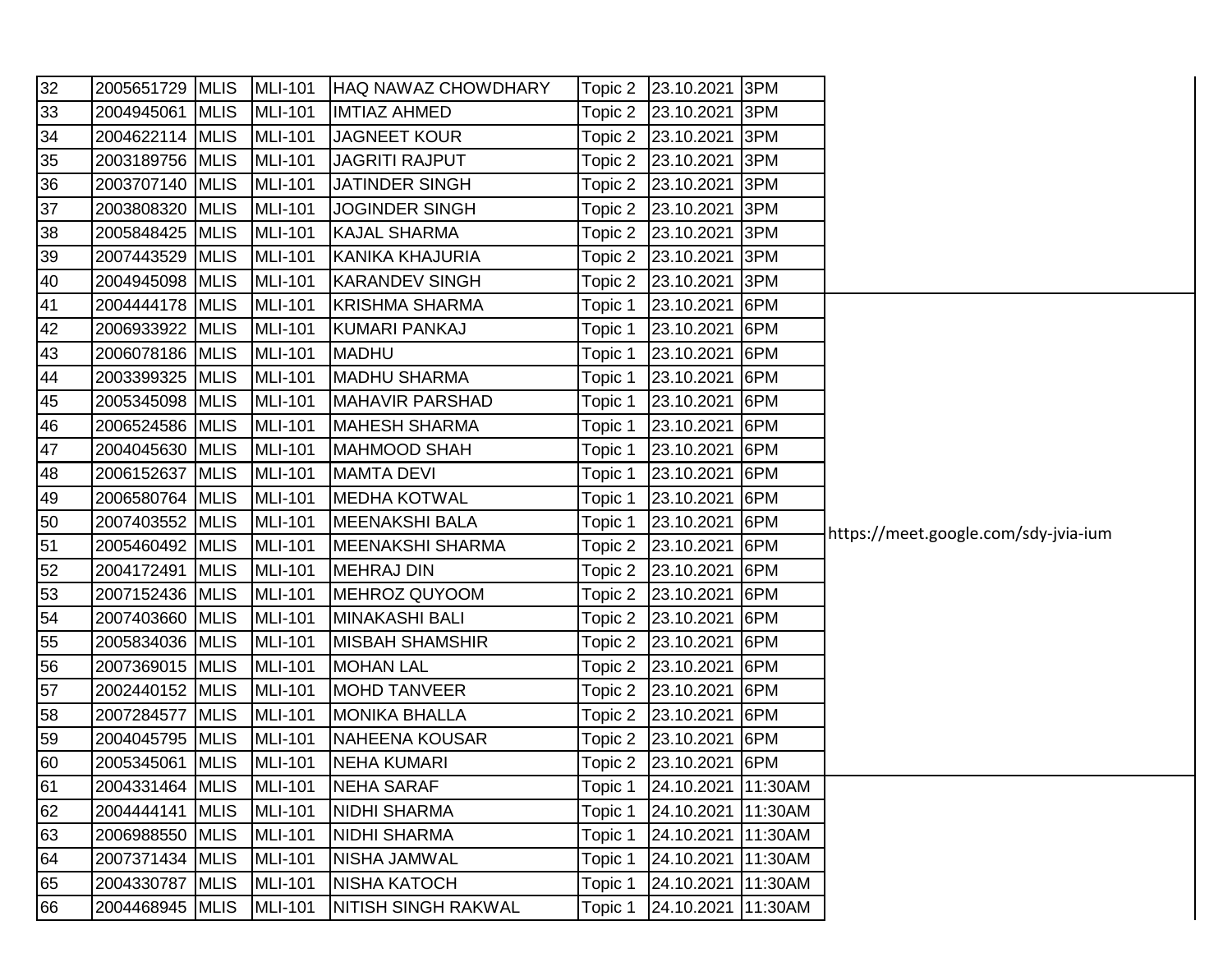| 67  | 2004172418 MLIS |             | <b>MLI-101</b> | <b>NIVEDITA GOSWAMI</b>    | Topic 1 | 24.10.2021             | 11:30AM |                                      |
|-----|-----------------|-------------|----------------|----------------------------|---------|------------------------|---------|--------------------------------------|
| 68  | 2006152914 MLIS |             | <b>MLI-101</b> | <b>PAYAL GUPTA</b>         | Topic 1 | 24.10.2021             | 11:30AM |                                      |
| 69  | 2007152550      | <b>MLIS</b> | <b>MLI-101</b> | <b>PINKAY DEVI</b>         | Topic 1 | 24.10.2021             | 11:30AM |                                      |
| 70  | 2005651652 MLIS |             | <b>MLI-101</b> | <b>PINKI DEVI</b>          | Topic 1 | 24.10.2021             | 11:30AM | https://meet.google.com/wrk-ozye-fkx |
| 71  | 2003484772      | <b>MLIS</b> | <b>MLI-101</b> | POOJA                      | Topic 2 | 24.10.2021             | 11:30AM |                                      |
| 72  | 2003330592      | <b>MLIS</b> | <b>MLI-101</b> | POOJA DEVI                 | Topic 2 | 24.10.2021             | 11:30AM |                                      |
| 73  | 2003330587 MLIS |             | <b>MLI-101</b> | <b>POOJA DEVI</b>          | Topic 2 | 24.10.2021             | 11:30AM |                                      |
| 74  | 2004045558      | <b>MLIS</b> | <b>MLI-101</b> | POOJA DEVI                 | Topic 2 | 24.10.2021             | 11:30AM |                                      |
| 75  | 2006296830      | <b>MLIS</b> | <b>MLI-101</b> | POOJA KUMARI               | Topic 2 | 24.10.2021             | 11:30AM |                                      |
| 76  | 2006152703      | <b>MLIS</b> | <b>MLI-101</b> | <b>POOJA MAGOTRA</b>       | Topic 2 | 24.10.2021             | 11:30AM |                                      |
| 77  | 2004046359      | <b>MLIS</b> | <b>MLI-101</b> | POOJA SHARMA               | Topic 2 | 24.10.2021             | 11:30AM |                                      |
| 78  | 2007153366      | <b>MLIS</b> | <b>MLI-101</b> | <b>PRATIBHA SHARMA</b>     | Topic 2 | 24.10.2021             | 11:30AM |                                      |
| 79  | 2007385926      | <b>MLIS</b> | <b>MLI-101</b> | <b>PRITTIK SHARMA</b>      | Topic 2 | 24.10.2021             | 11:30AM |                                      |
| 80  | 2003808249 MLIS |             | <b>MLI-101</b> | <b>PRIYA DEVI</b>          | Topic 2 | 24.10.2021             | 11:30AM |                                      |
| 81  | 2003808450      | <b>MLIS</b> | <b>MLI-101</b> | <b>RADHIKA SHARMA</b>      | Topic 1 | 24.10.2021             | 3PM     |                                      |
| 82  | 2004468797      | <b>MLIS</b> | <b>MLI-101</b> | <b>RAGHAV SAMBYAL</b>      | Topic 1 | 24.10.2021             | 3PM     |                                      |
| 83  | 2005899401      | <b>MLIS</b> | <b>MLI-101</b> | <b>RAJA MEHBOOB</b>        | Topic 1 | 24.10.2021             | 3PM     |                                      |
| 84  | 2004945138      | <b>MLIS</b> | <b>MLI-101</b> | <b>RAJNI BALA</b>          | Topic 1 | 24.10.2021             | 3PM     |                                      |
| 85  | 2006581101      | <b>MLIS</b> | <b>MLI-101</b> | <b>RAJNISH BALA</b>        | Topic 1 | 24.10.2021             | 3PM     |                                      |
| 86  | 2005923832      | <b>MLIS</b> | <b>MLI-101</b> | <b>RAKESH SHARMA</b>       | Topic 1 | 24.10.2021             | 3PM     |                                      |
| 87  | 2004444394 MLIS |             | <b>MLI-101</b> | <b>RAMAN KUMAR SHARMA</b>  | Topic 1 | 24.10.2021             | 3PM     |                                      |
| 88  | 2007370607      | <b>MLIS</b> | <b>MLI-101</b> | <b>RANBIR SINGH THAKUR</b> | Topic 1 | 24.10.2021             | 3PM     |                                      |
| 89  | 2006078421      | <b>MLIS</b> | <b>MLI-101</b> | <b>RASHI BALLA</b>         | Topic 1 | 24.10.2021             | 3PM     |                                      |
| 90  | 2003278940      | <b>MLIS</b> | <b>MLI-101</b> | <b>RASHI SHARMA</b>        | Topic 1 | 24.10.2021             | 3PM     |                                      |
| 91  | 2005345122      | <b>MLIS</b> | <b>MLI-101</b> | <b>RASHMI SHARMA</b>       | Topic 2 | 24.10.2021             | 3PM     | https://meet.google.com/hkn-evaq-jvi |
| 92  | 2003298607 MLIS |             | <b>MLI-101</b> | <b>RAVI KUMAR</b>          | Topic 2 | 24.10.2021             | 3PM     |                                      |
| 93  | 2006525031      | <b>MLIS</b> | <b>MLI-101</b> | <b>RAVINDER SINGH</b>      | Topic 2 | 24.10.2021             | 3PM     |                                      |
| 94  | 2007181326 MLIS |             | <b>MLI-101</b> | <b>RAYEES AHMED</b>        | Topic 2 | 24.10.2021             | 3PM     |                                      |
| 95  | 2006153910 MLIS |             | <b>MLI-101</b> | <b>REKHA</b>               |         | Topic 2 24.10.2021     | 3PM     |                                      |
| 96  | 2005344996 MLIS |             | <b>MLI-101</b> | <b>RIAZ AHMED</b>          |         | Topic 2 24.10.2021 3PM |         |                                      |
| 97  | 2003108651 MLIS |             | <b>MLI-101</b> | <b>RIMPY SHARMA</b>        | Topic 2 | 24.10.2021             | 3PM     |                                      |
| 98  | 2004945307 MLIS |             | <b>MLI-101</b> | <b>ROCHAK SHARMA</b>       | Topic 2 | 24.10.2021             | 3PM     |                                      |
| 99  | 2005833976 MLIS |             | <b>MLI-101</b> | <b>ROHAN SHARMA</b>        | Topic 2 | 24.10.2021             | 3PM     |                                      |
| 100 | 2004283730 MLIS |             | <b>MLI-101</b> | <b>ROHIT KUMAR</b>         | Topic 2 | 24.10.2021             | 3PM     |                                      |
| 101 | 2004468740 MLIS |             | <b>MLI-101</b> | <b>ROHIT SHARMA</b>        | Topic 1 | 24.10.2021 6PM         |         |                                      |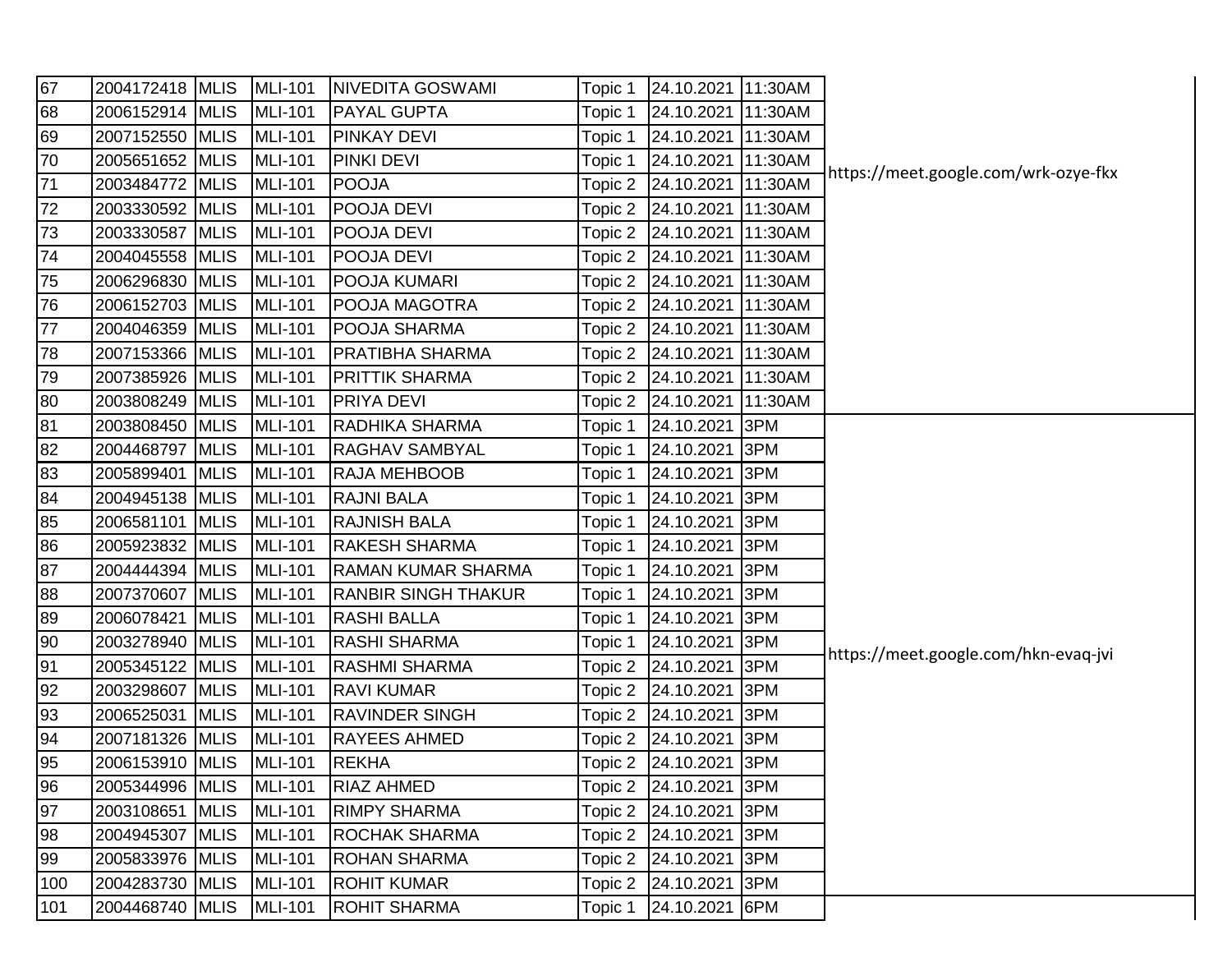| 102 | 2007025299      | <b>MLIS</b> | <b>MLI-101</b> | <b>ROKHSANA KOUSER</b>      | Topic 1 | 24.10.2021                 | 6PM     |                                      |
|-----|-----------------|-------------|----------------|-----------------------------|---------|----------------------------|---------|--------------------------------------|
| 103 | 2002936944      | <b>MLIS</b> | <b>MLI-101</b> | <b>ROOHI RATTAN PAUL</b>    | Topic 1 | 24.10.2021                 | 6PM     |                                      |
| 104 | 2006087906      | <b>MLIS</b> | <b>MLI-101</b> | <b>SADIYA ASHFAQ KHAN</b>   | Topic 1 | 24.10.2021                 | 6PM     |                                      |
| 105 | 2006735378      | <b>MLIS</b> | <b>MLI-101</b> | <b>SAHIL SHARMA</b>         | Topic 1 | 24.10.2021                 | 6PM     |                                      |
| 106 | 2004945159      | <b>MLIS</b> | <b>MLI-101</b> | <b>SAJAD AHMED MOCHI</b>    | Topic 1 | 24.10.2021                 | 6PM     |                                      |
| 107 | 2004172510      | <b>MLIS</b> | <b>MLI-101</b> | <b>SAKSHI SHARMA</b>        | Topic 1 | 24.10.2021                 | 6PM     |                                      |
| 108 | 2006152257      | <b>MLIS</b> | <b>MLI-101</b> | <b>SAKSHI SHARMA</b>        | Topic 1 | 24.10.2021                 | 6PM     |                                      |
| 109 | 2006216048      | <b>MLIS</b> | <b>MLI-101</b> | <b>SANJEET KUMAR</b>        | Topic 1 | 24.10.2021                 | 6PM     |                                      |
| 110 | 2006524668      | <b>MLIS</b> | <b>MLI-101</b> | <b>SANKESHA RANA</b>        | Topic 1 | 24.10.2021                 | 6PM     | https://meet.google.com/atg-haqz-wkp |
| 111 | 2007385253      | <b>MLIS</b> | <b>MLI-101</b> | <b>SARFRAZ AHMAD</b>        | Topic 2 | 24.10.2021                 | 6PM     |                                      |
| 112 | 2004045270      | <b>MLIS</b> | <b>MLI-101</b> | <b>SARITA SHARMA</b>        | Topic 2 | 24.10.2021                 | 6PM     |                                      |
| 113 | 2004945077      | <b>MLIS</b> | <b>MLI-101</b> | <b>SEEMA THAKUR</b>         | Topic 2 | 24.10.2021                 | 6PM     |                                      |
| 114 | 2006524987      | <b>MLIS</b> | <b>MLI-101</b> | <b>SHABNAM KOUSAR</b>       | Topic 2 | 24.10.2021                 | 6PM     |                                      |
| 115 | 2004945328      | <b>MLIS</b> | <b>MLI-101</b> | <b>SHAKOOR AHMED MIR</b>    | Topic 2 | 24.10.2021                 | 6PM     |                                      |
| 116 | 2004199276      | <b>MLIS</b> | <b>MLI-101</b> | <b>SHAKTI SINGH JAMWAL</b>  | Topic 2 | 24.10.2021                 | 6PM     |                                      |
| 117 | 2006152508      | <b>MLIS</b> | <b>MLI-101</b> | <b>SHILPA BASSAN</b>        | Topic 2 | 24.10.2021                 | 6PM     |                                      |
| 118 | 2003189740      | <b>MLIS</b> | <b>MLI-101</b> | <b>SHILPA SHARMA</b>        | Topic 2 | 24.10.2021                 | 6PM     |                                      |
| 119 | 2004199086      | <b>MLIS</b> | <b>MLI-101</b> | <b>SHIVANI ATTRI</b>        | Topic 2 | 24.10.2021                 | 6PM     |                                      |
| 120 | 2006581400      | <b>MLIS</b> | <b>MLI-101</b> | <b>SHIVANI MENIA</b>        | Topic 2 | 24.10.2021                 | 6PM     |                                      |
| 121 | 2004330750      | <b>MLIS</b> | <b>MLI-101</b> | <b>SHIVATTI KOTWAL</b>      | Topic 1 | 25.10.2021                 | 11:30AM |                                      |
| 122 | 2003298628      | <b>MLIS</b> | <b>MLI-101</b> | <b>SHUBAM CHOUDHARY</b>     | Topic 1 | 25.10.2021                 | 11:30AM |                                      |
| 123 | 2004478347      | <b>MLIS</b> | <b>MLI-101</b> | <b>SHUBHAM SHARMA</b>       | Topic 1 | 25.10.2021                 | 11:30AM |                                      |
| 124 | 2004444429      | <b>MLIS</b> | <b>MLI-101</b> | <b>SHWETA SHARMA</b>        | Topic 1 | 25.10.2021                 | 11:30AM |                                      |
| 125 | 2004945040      | <b>MLIS</b> | <b>MLI-101</b> | <b>SOM RAJ</b>              | Topic 1 | 25.10.2021                 | 11:30AM |                                      |
| 126 | 2003278909      | <b>MLIS</b> | <b>MLI-101</b> | <b>SONAM KUMARI</b>         | Topic 1 | 25.10.2021                 | 11:30AM |                                      |
| 127 | 2007385778      | <b>MLIS</b> | <b>MLI-101</b> | <b>SUGAM SHARMA</b>         | Topic 1 | 25.10.2021                 | 11:30AM |                                      |
| 128 | 2006733312      | <b>MLIS</b> | <b>MLI-101</b> | <b>SUMAN BALA</b>           | Topic 1 | 25.10.2021                 | 11:30AM |                                      |
| 129 | 2004643647      | <b>MLIS</b> | <b>MLI-101</b> | <b>SUMIT KUMAR KHAJURIA</b> | Topic 1 | 25.10.2021                 | 11:30AM |                                      |
| 130 | 2004945312 MLIS |             | <b>MLI-101</b> | <b>SUNIL SHARMA</b>         | Topic 1 | 25.10.2021 11:30AM         |         | https://meet.google.com/mmn-vnxv-zsf |
| 131 | 2005345267 MLIS |             | <b>MLI-101</b> | <b>SUNNY KUMAR JOTSHI</b>   |         | Topic 2 25.10.2021 11:30AM |         |                                      |
| 132 | 2004045413 MLIS |             | <b>MLI-101</b> | <b>SURAJ KUMAR</b>          | Topic 2 | 25.10.2021                 | 11:30AM |                                      |
| 133 | 2006268859 MLIS |             | <b>MLI-101</b> | <b>SURBHI SHARMA</b>        | Topic 2 | 25.10.2021                 | 11:30AM |                                      |
| 134 | 2003189782 MLIS |             | <b>MLI-101</b> | <b>SURPREET KOUR</b>        | Topic 2 | 25.10.2021                 | 11:30AM |                                      |
| 135 | 2007369210      | <b>MLIS</b> | <b>MLI-101</b> | <b>SWASTI GUPTA</b>         | Topic 2 | 25.10.2021                 | 11:30AM |                                      |
| 136 | 2006152302      | <b>MLIS</b> | <b>MLI-101</b> | <b>SWATI SHARMA</b>         | Topic 2 | 25.10.2021                 | 11:30AM |                                      |
|     |                 |             |                |                             |         |                            |         |                                      |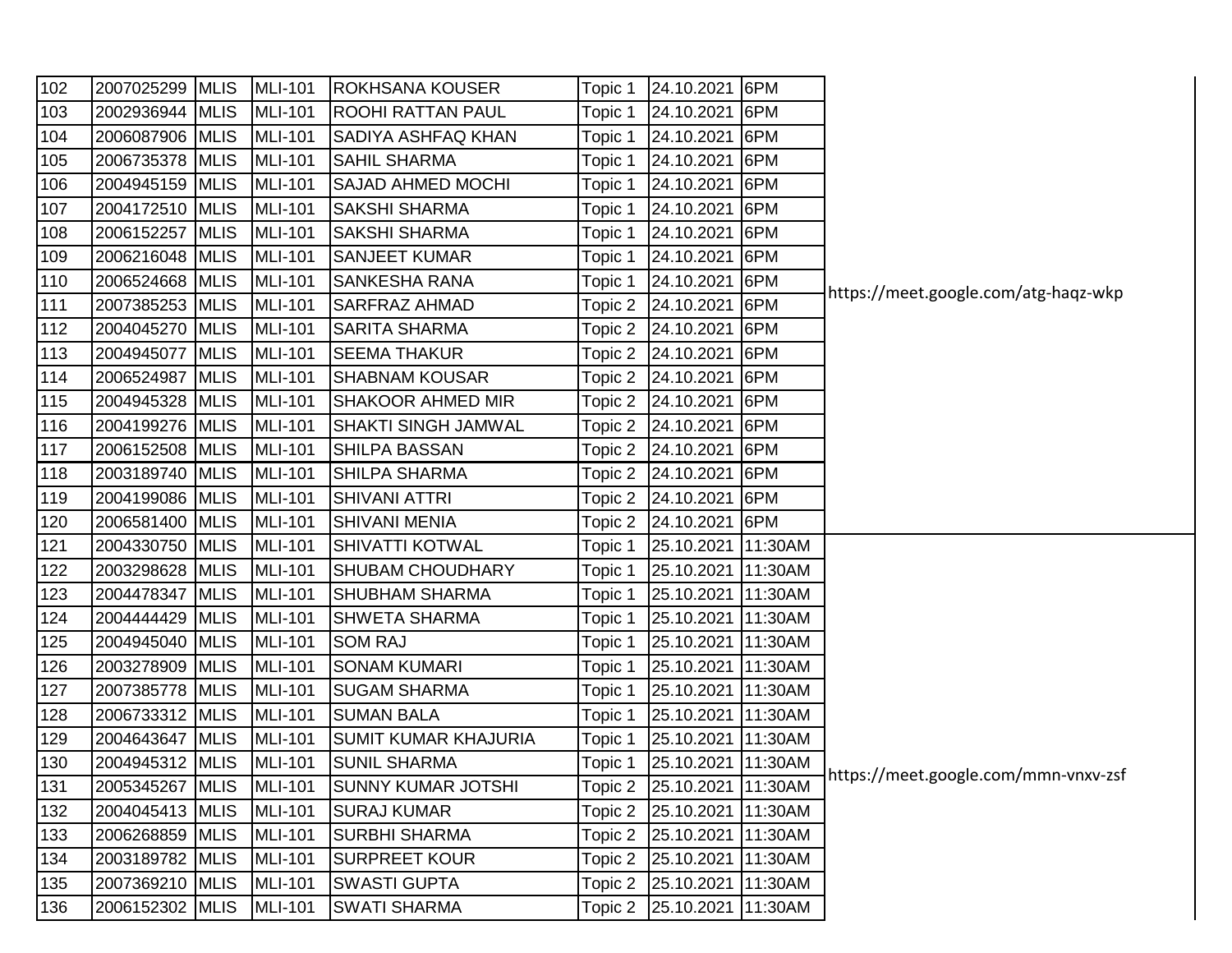| 137            | 2007079124 MLIS         |             | <b>MLI-101</b> | <b>TANIA KATOTRA</b>        |         | Topic 2 25.10.2021 11:30AM |             |                                      |
|----------------|-------------------------|-------------|----------------|-----------------------------|---------|----------------------------|-------------|--------------------------------------|
| 138            | 2004472020              | <b>MLIS</b> | <b>MLI-101</b> | <b>TANVI PARGAL</b>         | Topic 2 | 25.10.2021                 | 11:30AM     |                                      |
| 139            | 2007455704 MLIS         |             | <b>MLI-101</b> | <b>TAZIM AKHTER</b>         | Topic 2 | 25.10.2021                 | 11:30AM     |                                      |
| 140            | 2005460487              | <b>MLIS</b> | <b>MLI-101</b> | <b>USHA DEVI</b>            | Topic 2 | 25.10.2021 11:30AM         |             |                                      |
| 141            | 2004945101              | <b>MLIS</b> | <b>MLI-101</b> | <b>VIJAY LUKSHMI SHARMA</b> | Topic 1 | 25.10.2021                 | 3PM         |                                      |
| 142            | 2006581122              | <b>MLIS</b> | <b>MLI-101</b> | <b>VIKAS SHARMA</b>         | Topic 1 | 25.10.2021                 | 3PM         |                                      |
| 143            | 2006269449              | <b>MLIS</b> | <b>MLI-101</b> | <b>VINAIK SHARMA</b>        | Topic 1 | 25.10.2021 3PM             |             |                                      |
| 144            | 2007284659              | <b>MLIS</b> | <b>MLI-101</b> | <b>VISHAKHA SHARMA</b>      | Topic 1 | 25.10.2021                 | 3PM         | https://meet.google.com/qpy-wndw-mqe |
| 145            | 2007369273              | <b>MLIS</b> | <b>MLI-101</b> | <b>VISHAL SHARMA</b>        | Topic 1 | 25.10.2021                 | 3PM         |                                      |
| 146            | 2004945056 MLIS         |             | <b>MLI-101</b> | <b>WALEED ANJUM</b>         | Topic 1 | 25.10.2021                 | 3PM         |                                      |
| 147            | 2004197798              | <b>MLIS</b> | <b>MLI-101</b> | <b>WAQAR CHOUDHARY</b>      | Topic 1 | 25.10.2021 3PM             |             |                                      |
| 148            | 2003189777              | <b>MLIS</b> | <b>MLI-101</b> | <b>ZAHEER ABASS</b>         | Topic 1 | 25.10.2021 3PM             |             |                                      |
| S.No.          | Enr. No.                | Prog        | <b>Course</b>  | <b>Name</b>                 | Topic   | <b>Date</b>                | <b>Time</b> | <b>Google Meet Link</b>              |
| $\overline{1}$ | 2004283900              | <b>MLIS</b> | <b>MLI-102</b> | <b>ADITI GORKA</b>          | Topic 1 | 26.10.2021 11:30AM         |             |                                      |
| $\overline{2}$ | 2005889189              | <b>MLIS</b> | MLI-102        | <b>AJAY SINGH</b>           | Topic 1 | 26.10.2021                 | 11:30AM     |                                      |
| $\overline{3}$ | 2004284070              | <b>MLIS</b> | <b>MLI-102</b> | <b>AMANDEEP KOUR</b>        | Topic 1 | 26.10.2021                 | 11:30AM     |                                      |
| $\overline{4}$ | 2003808300              | <b>MLIS</b> | <b>MLI-102</b> | <b>AMIT SINGH</b>           | Topic 1 | 26.10.2021 11:30AM         |             |                                      |
| $\overline{5}$ | 2006525176 MLIS         |             | <b>MLI-102</b> | <b>ANANYA ISHER</b>         | Topic 1 | 26.10.2021 11:30AM         |             |                                      |
| $6\,$          | 2006269583              | <b>MLIS</b> | <b>MLI-102</b> | <b>ANCHAL LALOTRA</b>       | Topic 1 | 26.10.2021 11:30AM         |             |                                      |
| $\overline{7}$ | 2004468858              | <b>MLIS</b> | MLI-102        | <b>ANJEETA DEVI</b>         | Topic 1 | 26.10.2021                 | 11:30AM     |                                      |
| $\bf 8$        | 2004046390              | <b>MLIS</b> | MLI-102        | <b>ANJU BALA</b>            | Topic 1 | 26.10.2021 11:30AM         |             |                                      |
| $9\,$          | 2004172465 MLIS         |             | MLI-102        | <b>ANJUM ARA</b>            | Topic 1 | 26.10.2021                 | 11:30AM     |                                      |
| 10             | 2007223313 MLIS         |             | <b>MLI-102</b> | <b>ANKOSH SINGH</b>         | Topic 1 | 26.10.2021 11:30AM         |             | https://meet.google.com/aqw-auji-xkp |
| 11             | 2004328373              | <b>MLIS</b> | MLI-102        | <b>ANKUSH SHARMA</b>        | Topic 2 | 26.10.2021 11:30AM         |             |                                      |
| 12             | 2004284146              | <b>MLIS</b> | <b>MLI-102</b> | <b>ANU KUMARI</b>           | Topic 2 | 26.10.2021 11:30AM         |             |                                      |
| 13             | 2004283978              | <b>MLIS</b> | <b>MLI-102</b> | <b>ANURADHA</b>             | Topic 2 | 26.10.2021 11:30AM         |             |                                      |
| 14             | 2006297081              | <b>MLIS</b> | MLI-102        | <b>ANZAR HUSSAIN</b>        | Topic 2 | 26.10.2021                 | 11:30AM     |                                      |
| 15             | 2003484812              | <b>MLIS</b> | MLI-102        | <b>ARIF HUSSAIN</b>         | Topic 2 | 26.10.2021                 | 11:30AM     |                                      |
| 16             | 2004589150 MLIS         |             | <b>MLI-102</b> | <b>ARTI SHARMA</b>          |         | Topic 2 26.10.2021 11:30AM |             |                                      |
| 17             | 2004284130 MLIS MLI-102 |             |                | <b>ASHU KUMARI</b>          | Topic 2 | 26.10.2021 11:30AM         |             |                                      |
| 18             | 2004045326 MLIS         |             | <b>MLI-102</b> | <b>AVINASH THAKUR</b>       | Topic 2 | 26.10.2021 11:30AM         |             |                                      |
| 19             | 2004292795 MLIS         |             | <b>MLI-102</b> | <b>AYUSHI DUTTA</b>         | Topic 2 | 26.10.2021 11:30AM         |             |                                      |
| 20             | 2004945082 MLIS         |             | <b>MLI-102</b> | <b>BANDANA DEVI</b>         | Topic 2 | 26.10.2021 11:30AM         |             |                                      |
| 21             | 2004172716 MLIS         |             | <b>MLI-102</b> | <b>CHAMPA SHARMA</b>        | Topic 1 | 26.10.2021                 | 3PM         |                                      |
| 22             | 2004443994 MLIS         |             | MLI-102        | <b>CHANDER KIRAN WAZIR</b>  | Topic 1 | 26.10.2021 3PM             |             |                                      |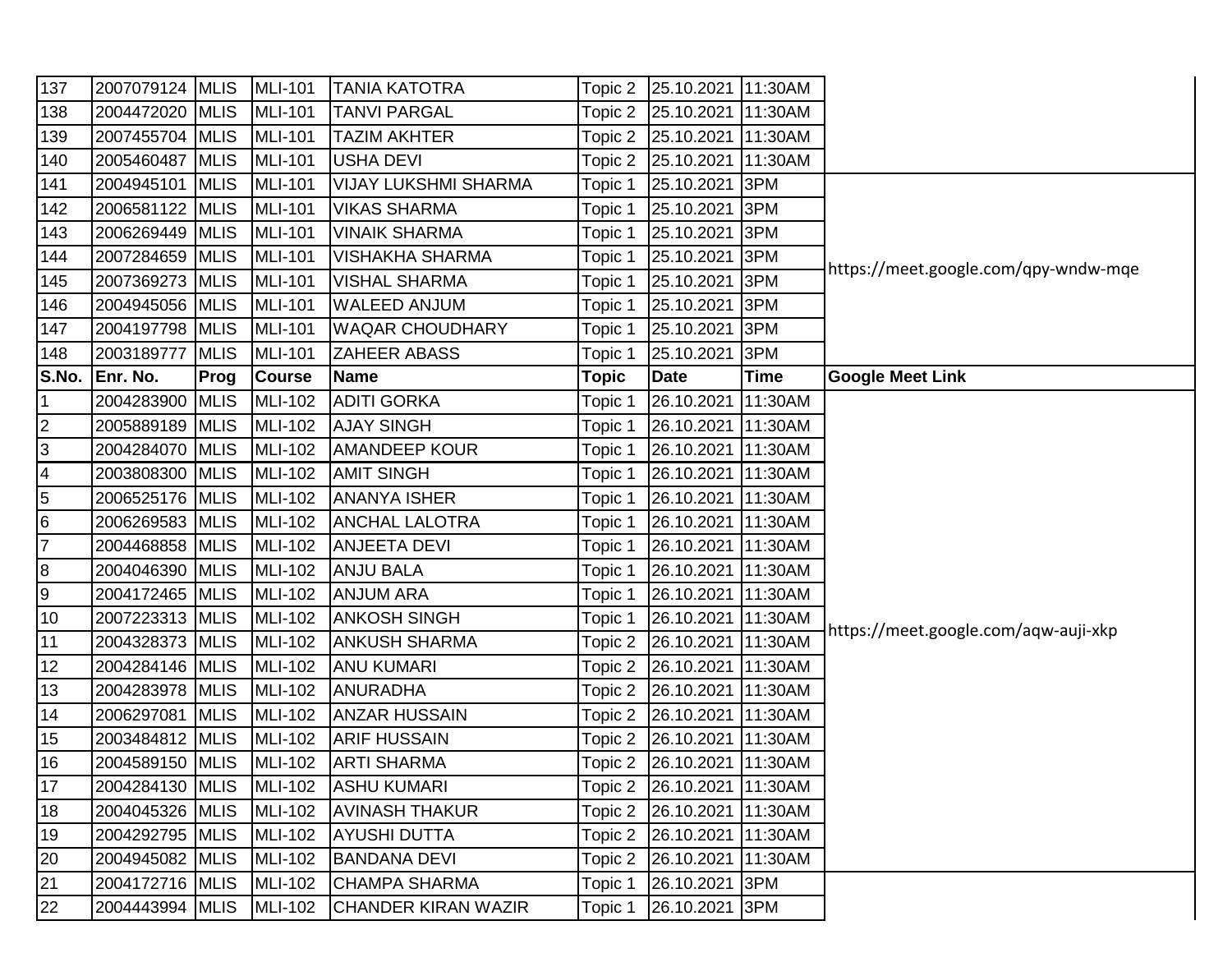| 23 | 2004284110 MLIS |             | MLI-102        | <b>DARSHNA DEVI</b>     | Topic 1 | 26.10.2021     | 3PM |                                      |
|----|-----------------|-------------|----------------|-------------------------|---------|----------------|-----|--------------------------------------|
| 24 | 2007152251      | <b>MLIS</b> | MLI-102        | <b>DAVINDER SINGH</b>   | Topic 1 | 26.10.2021     | 3PM |                                      |
| 25 | 2004328413 MLIS |             | <b>MLI-102</b> | <b>DEEPAK SHARMA</b>    | Topic 1 | 26.10.2021     | 3PM |                                      |
| 26 | 2006734290      | <b>MLIS</b> | <b>MLI-102</b> | <b>DEEPIKA SHARMA</b>   | Topic 1 | 26.10.2021     | 3PM |                                      |
| 27 | 2004945293 MLIS |             | <b>MLI-102</b> | <b>DIKSHA PARIHAR</b>   | Topic 1 | 26.10.2021     | 3PM |                                      |
| 28 | 2005345210      | <b>MLIS</b> | MLI-102        | <b>DIMPLA DEVI</b>      | Topic 1 | 26.10.2021     | 3PM |                                      |
| 29 | 2003808296 MLIS |             | MLI-102        | <b>DIVAM SHARMA</b>     | Topic 1 | 26.10.2021     | 3PM |                                      |
| 30 | 2006269536      | <b>MLIS</b> | <b>MLI-102</b> | <b>GITIKA CHOUHAN</b>   | Topic 1 | 26.10.2021     | 3PM | https://meet.google.com/rcm-oabx-nwq |
| 31 | 2007385335      | <b>MLIS</b> | <b>MLI-102</b> | <b>GURDARSHAN</b>       | Topic 2 | 26.10.2021     | 3PM |                                      |
| 32 | 2005651729 MLIS |             | <b>MLI-102</b> | HAQ NAWAZ CHOWDHARY     | Topic 2 | 26.10.2021     | 3PM |                                      |
| 33 | 2004945061      | <b>MLIS</b> | <b>MLI-102</b> | <b>IMTIAZ AHMED</b>     | Topic 2 | 26.10.2021     | 3PM |                                      |
| 34 | 2004622114 MLIS |             | <b>MLI-102</b> | <b>JAGNEET KOUR</b>     | Topic 2 | 26.10.2021     | 3PM |                                      |
| 35 | 2003189756      | <b>MLIS</b> | MLI-102        | <b>JAGRITI RAJPUT</b>   | Topic 2 | 26.10.2021     | 3PM |                                      |
| 36 | 2003707140 MLIS |             | MLI-102        | <b>JATINDER SINGH</b>   | Topic 2 | 26.10.2021     | 3PM |                                      |
| 37 | 2003808320      | <b>MLIS</b> | <b>MLI-102</b> | <b>JOGINDER SINGH</b>   | Topic 2 | 26.10.2021     | 3PM |                                      |
| 38 | 2005848425      | <b>MLIS</b> | <b>MLI-102</b> | <b>KAJAL SHARMA</b>     | Topic 2 | 26.10.2021     | 3PM |                                      |
| 39 | 2007443529 MLIS |             | <b>MLI-102</b> | <b>KANIKA KHAJURIA</b>  | Topic 2 | 26.10.2021     | 3PM |                                      |
| 40 | 2004945098 MLIS |             | MLI-102        | <b>KARANDEV SINGH</b>   | Topic 2 | 26.10.2021     | 3PM |                                      |
| 41 | 2004444178 MLIS |             | <b>MLI-102</b> | <b>KRISHMA SHARMA</b>   | Topic 1 | 26.10.2021     | 6PM |                                      |
| 42 | 2006933922      | <b>MLIS</b> | <b>MLI-102</b> | KUMARI PANKAJ           | Topic 1 | 26.10.2021     | 6PM |                                      |
| 43 | 2006078186 MLIS |             | MLI-102        | <b>MADHU</b>            | Topic 1 | 26.10.2021     | 6PM |                                      |
| 44 | 2003399325 MLIS |             | <b>MLI-102</b> | <b>MADHU SHARMA</b>     | Topic 1 | 26.10.2021     | 6PM |                                      |
| 45 | 2005345098      | <b>MLIS</b> | <b>MLI-102</b> | <b>MAHAVIR PARSHAD</b>  | Topic 1 | 26.10.2021     | 6PM |                                      |
| 46 | 2006524586 MLIS |             | <b>MLI-102</b> | <b>MAHESH SHARMA</b>    | Topic 1 | 26.10.2021     | 6PM |                                      |
| 47 | 2004045630      | <b>MLIS</b> | MLI-102        | <b>MAHMOOD SHAH</b>     | Topic 1 | 26.10.2021     | 6PM |                                      |
| 48 | 2006152637 MLIS |             | <b>MLI-102</b> | <b>MAMTA DEVI</b>       | Topic 1 | 26.10.2021     | 6PM |                                      |
| 49 | 2006580764      | <b>MLIS</b> | <b>MLI-102</b> | <b>MEDHA KOTWAL</b>     | Topic 1 | 26.10.2021     | 6PM |                                      |
| 50 | 2007403552 MLIS |             | <b>MLI-102</b> | <b>MEENAKSHI BALA</b>   | Topic 1 | 26.10.2021     | 6PM | https://meet.google.com/qzi-bvrz-wss |
| 51 | 2005460492 MLIS |             | <b>MLI-102</b> | <b>MEENAKSHI SHARMA</b> | Topic 2 | 26.10.2021 6PM |     |                                      |
| 52 | 2004172491 MLIS |             | <b>MLI-102</b> | <b>MEHRAJ DIN</b>       | Topic 2 | 26.10.2021 6PM |     |                                      |
| 53 | 2007152436 MLIS |             | MLI-102        | <b>MEHROZ QUYOOM</b>    | Topic 2 | 26.10.2021     | 6PM |                                      |
| 54 | 2007403660 MLIS |             | MLI-102        | <b>MINAKASHI BALI</b>   | Topic 2 | 26.10.2021     | 6PM |                                      |
| 55 | 2005834036 MLIS |             | MLI-102        | <b>MISBAH SHAMSHIR</b>  | Topic 2 | 26.10.2021 6PM |     |                                      |
| 56 | 2007369015 MLIS |             | <b>MLI-102</b> | <b>MOHAN LAL</b>        | Topic 2 | 26.10.2021     | 6PM |                                      |
| 57 | 2002440152 MLIS |             | <b>MLI-102</b> | <b>MOHD TANVEER</b>     | Topic 2 | 26.10.2021 6PM |     |                                      |
|    |                 |             |                |                         |         |                |     |                                      |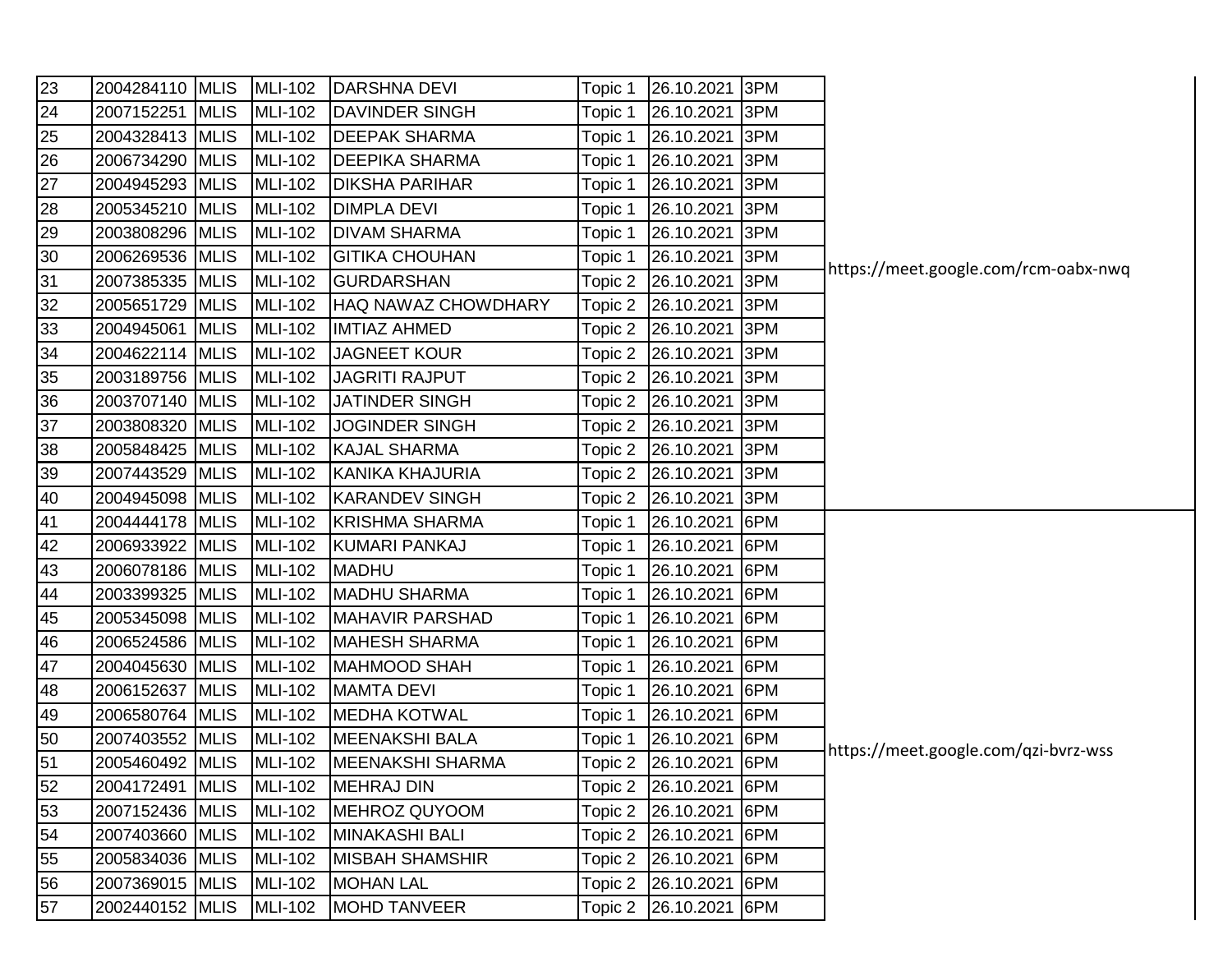| 58 | 2007284577 MLIS |             | <b>MLI-102</b> | <b>MONIKA BHALLA</b>       |         | Topic 2 26.10.2021     | 6PM     |                                      |
|----|-----------------|-------------|----------------|----------------------------|---------|------------------------|---------|--------------------------------------|
| 59 | 2004045795 MLIS |             | MLI-102        | <b>NAHEENA KOUSAR</b>      | Topic 2 | 26.10.2021             | 6PM     |                                      |
| 60 | 2005345061 MLIS |             | MLI-102        | <b>NEHA KUMARI</b>         |         | Topic 2 26.10.2021     | 6PM     |                                      |
| 61 | 2004331464 MLIS |             | MLI-102        | <b>NEHA SARAF</b>          | Topic 1 | 27.10.2021             | 11:30AM |                                      |
| 62 | 2004444141 MLIS |             | MLI-102        | <b>NIDHI SHARMA</b>        | Topic 1 | 27.10.2021             | 11:30AM |                                      |
| 63 | 2006988550      | <b>MLIS</b> | MLI-102        | <b>NIDHI SHARMA</b>        | Topic 1 | 27.10.2021             | 11:30AM |                                      |
| 64 | 2007371434 MLIS |             | <b>MLI-102</b> | <b>NISHA JAMWAL</b>        | Topic 1 | 27.10.2021             | 11:30AM |                                      |
| 65 | 2004330787 MLIS |             | <b>MLI-102</b> | <b>NISHA KATOCH</b>        | Topic 1 | 27.10.2021             | 11:30AM |                                      |
| 66 | 2004468945 MLIS |             | <b>MLI-102</b> | NITISH SINGH RAKWAL        | Topic 1 | 27.10.2021             | 11:30AM |                                      |
| 67 | 2004172418 MLIS |             | MLI-102        | <b>NIVEDITA GOSWAMI</b>    | Topic 1 | 27.10.2021             | 11:30AM |                                      |
| 68 | 2006152914 MLIS |             | <b>MLI-102</b> | <b>PAYAL GUPTA</b>         | Topic 1 | 27.10.2021             | 11:30AM |                                      |
| 69 | 2007152550 MLIS |             | <b>MLI-102</b> | <b>PINKAY DEVI</b>         | Topic 1 | 27.10.2021             | 11:30AM |                                      |
| 70 | 2005651652 MLIS |             | MLI-102        | PINKI DEVI                 | Topic 1 | 27.10.2021             | 11:30AM | https://meet.google.com/gfa-ibjt-srq |
| 71 | 2003484772 MLIS |             | <b>MLI-102</b> | <b>POOJA</b>               | Topic 2 | 27.10.2021             | 11:30AM |                                      |
| 72 | 2003330592 MLIS |             | <b>MLI-102</b> | POOJA DEVI                 |         | Topic 2 27.10.2021     | 11:30AM |                                      |
| 73 | 2003330587      | <b>MLIS</b> | <b>MLI-102</b> | POOJA DEVI                 |         | Topic 2 27.10.2021     | 11:30AM |                                      |
| 74 | 2004045558 MLIS |             | MLI-102        | POOJA DEVI                 |         | Topic 2 27.10.2021     | 11:30AM |                                      |
| 75 | 2006296830 MLIS |             | <b>MLI-102</b> | POOJA KUMARI               |         | Topic 2 27.10.2021     | 11:30AM |                                      |
| 76 | 2006152703 MLIS |             | MLI-102        | POOJA MAGOTRA              | Topic 2 | 27.10.2021             | 11:30AM |                                      |
| 77 | 2004046359      | <b>MLIS</b> | MLI-102        | POOJA SHARMA               |         | Topic 2 27.10.2021     | 11:30AM |                                      |
| 78 | 2007153366 MLIS |             | <b>MLI-102</b> | PRATIBHA SHARMA            |         | Topic 2 27.10.2021     | 11:30AM |                                      |
| 79 | 2007385926 MLIS |             | MLI-102        | <b>PRITTIK SHARMA</b>      |         | Topic 2 27.10.2021     | 11:30AM |                                      |
| 80 | 2003808249      | <b>MLIS</b> | MLI-102        | <b>PRIYA DEVI</b>          |         | Topic 2 27.10.2021     | 11:30AM |                                      |
| 81 | 2003808450 MLIS |             | <b>MLI-102</b> | RADHIKA SHARMA             | Topic 1 | 27.10.2021             | 4PM     |                                      |
| 82 | 2004468797 MLIS |             | <b>MLI-102</b> | <b>RAGHAV SAMBYAL</b>      | Topic 1 | 27.10.2021             | 4PM     |                                      |
| 83 | 2005899401      | <b>MLIS</b> | MLI-102        | <b>RAJA MEHBOOB</b>        | Topic 1 | 27.10.2021             | 4PM     |                                      |
| 84 | 2004945138 MLIS |             | MLI-102        | <b>RAJNI BALA</b>          | Topic 1 | 27.10.2021             | 4PM     |                                      |
| 85 | 2006581101 MLIS |             | MLI-102        | <b>RAJNISH BALA</b>        | Topic 1 | 27.10.2021             | 4PM     |                                      |
| 86 | 2005923832 MLIS |             | MLI-102        | <b>RAKESH SHARMA</b>       |         | Topic 1 27.10.2021 4PM |         |                                      |
| 87 | 2004444394 MLIS |             | <b>MLI-102</b> | <b>RAMAN KUMAR SHARMA</b>  | Topic 1 | 27.10.2021             | 4PM     |                                      |
| 88 | 2007370607 MLIS |             | MLI-102        | <b>RANBIR SINGH THAKUR</b> | Topic 1 | 27.10.2021             | 4PM     |                                      |
| 89 | 2006078421      | <b>MLIS</b> | <b>MLI-102</b> | <b>RASHI BALLA</b>         | Topic 1 | 27.10.2021             | 4PM     |                                      |
| 90 | 2003278940 MLIS |             | MLI-102        | <b>RASHI SHARMA</b>        | Topic 1 | 27.10.2021             | 4PM     | https://meet.google.com/oqm-dxkt-haw |
| 91 | 2005345122      | <b>MLIS</b> | <b>MLI-102</b> | <b>RASHMI SHARMA</b>       | Topic 2 | 27.10.2021             | 4PM     |                                      |
| 92 | 2003298607 MLIS |             | <b>MLI-102</b> | <b>RAVI KUMAR</b>          | Topic 2 | 27.10.2021             | 4PM     |                                      |
|    |                 |             |                |                            |         |                        |         |                                      |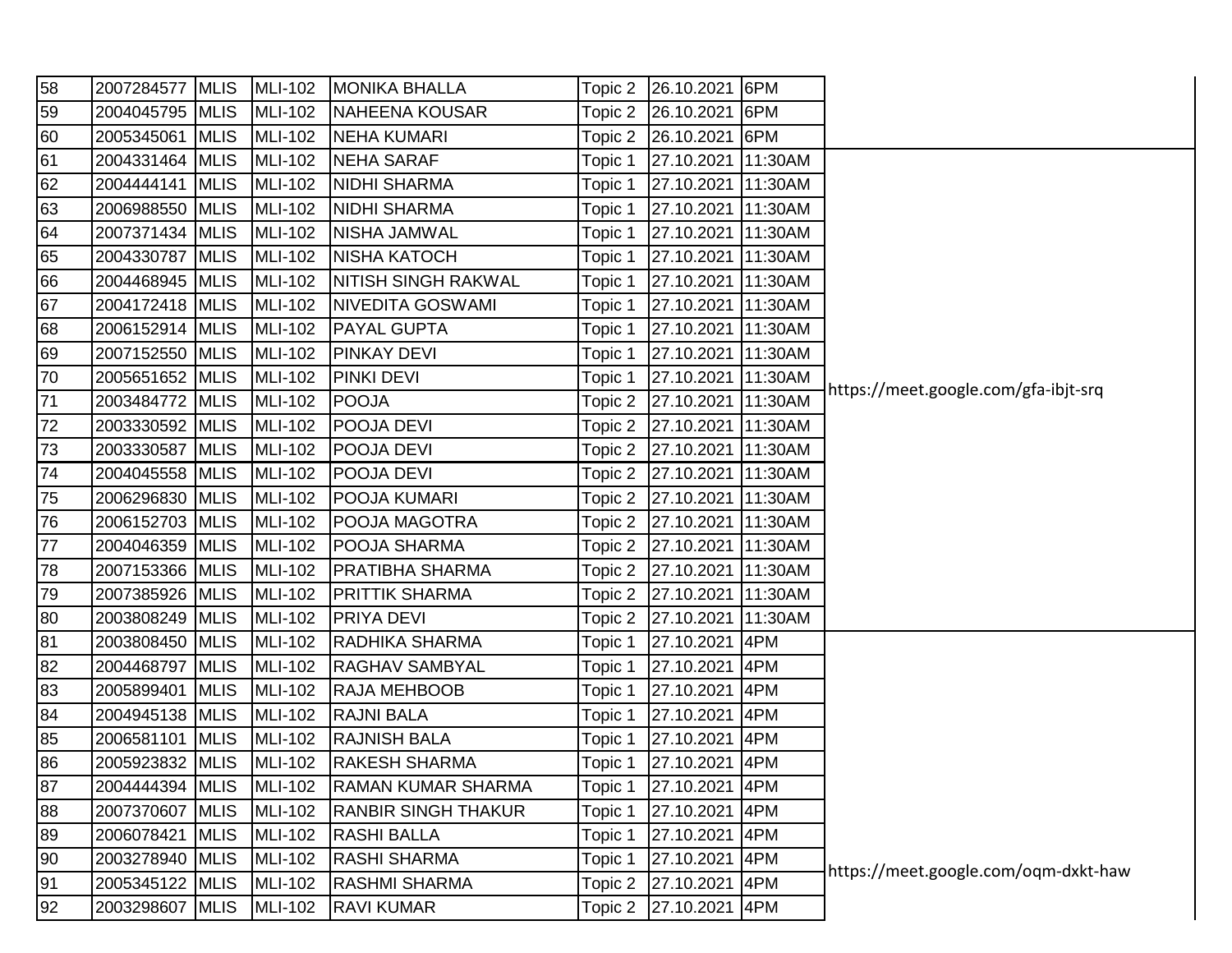| 93  | 2006525031 MLIS | <b>MLI-102</b> | <b>RAVINDER SINGH</b>      |         | Topic 2 27.10.2021 4PM     |         |                                      |
|-----|-----------------|----------------|----------------------------|---------|----------------------------|---------|--------------------------------------|
| 94  | 2007181326 MLIS | <b>MLI-102</b> | <b>RAYEES AHMED</b>        |         | Topic 2 27.10.2021 4PM     |         |                                      |
| 95  | 2006153910 MLIS | <b>MLI-102</b> | <b>REKHA</b>               |         | Topic 2 27.10.2021 4PM     |         |                                      |
| 96  | 2005344996 MLIS | <b>MLI-102</b> | <b>RIAZ AHMED</b>          |         | Topic 2 27.10.2021 4PM     |         |                                      |
| 97  | 2003108651 MLIS | <b>MLI-102</b> | <b>RIMPY SHARMA</b>        |         | Topic 2 27.10.2021 4PM     |         |                                      |
| 98  | 2004945307 MLIS | <b>MLI-102</b> | <b>ROCHAK SHARMA</b>       | Topic 2 | 27.10.2021                 | 4PM     |                                      |
| 99  | 2005833976 MLIS | <b>MLI-102</b> | <b>ROHAN SHARMA</b>        | Topic 2 | 27.10.2021 4PM             |         |                                      |
| 100 | 2004283730 MLIS | <b>MLI-102</b> | <b>ROHIT KUMAR</b>         |         | Topic 2 27.10.2021 4PM     |         |                                      |
| 101 | 2004468740 MLIS | <b>MLI-102</b> | <b>ROHIT SHARMA</b>        | Topic 1 | 28.10.2021 11:30AM         |         |                                      |
| 102 | 2007025299 MLIS | <b>MLI-102</b> | <b>ROKHSANA KOUSER</b>     | Topic 1 | 28.10.2021 11:30AM         |         |                                      |
| 103 | 2002936944 MLIS | <b>MLI-102</b> | <b>ROOHI RATTAN PAUL</b>   | Topic 1 | 28.10.2021 11:30AM         |         |                                      |
| 104 | 2006087906 MLIS | <b>MLI-102</b> | SADIYA ASHFAQ KHAN         | Topic 1 | 28.10.2021 11:30AM         |         |                                      |
| 105 | 2006735378 MLIS | <b>MLI-102</b> | <b>SAHIL SHARMA</b>        | Topic 1 | 28.10.2021 11:30AM         |         |                                      |
| 106 | 2004945159 MLIS | <b>MLI-102</b> | <b>SAJAD AHMED MOCHI</b>   | Topic 1 | 28.10.2021                 | 11:30AM |                                      |
| 107 | 2004172510 MLIS | <b>MLI-102</b> | <b>SAKSHI SHARMA</b>       | Topic 1 | 28.10.2021 11:30AM         |         |                                      |
| 108 | 2006152257 MLIS | <b>MLI-102</b> | SAKSHI SHARMA              | Topic 1 | 28.10.2021 11:30AM         |         |                                      |
| 109 | 2006216048 MLIS | <b>MLI-102</b> | <b>SANJEET KUMAR</b>       | Topic 1 | 28.10.2021 11:30AM         |         |                                      |
| 110 | 2006524668 MLIS | <b>MLI-102</b> | <b>SANKESHA RANA</b>       | Topic 1 | 28.10.2021 11:30AM         |         | https://meet.google.com/njt-hbkc-aha |
| 111 | 2007385253 MLIS | <b>MLI-102</b> | <b>SARFRAZ AHMAD</b>       | Topic 2 | 28.10.2021 11:30AM         |         |                                      |
| 112 | 2004045270 MLIS | <b>MLI-102</b> | <b>SARITA SHARMA</b>       |         | Topic 2 28.10.2021         | 11:30AM |                                      |
| 113 | 2004945077 MLIS | <b>MLI-102</b> | <b>SEEMA THAKUR</b>        |         | Topic 2 28.10.2021 11:30AM |         |                                      |
| 114 | 2006524987 MLIS | <b>MLI-102</b> | <b>SHABNAM KOUSAR</b>      | Topic 2 | 28.10.2021 11:30AM         |         |                                      |
| 115 | 2004945328 MLIS | <b>MLI-102</b> | <b>SHAKOOR AHMED MIR</b>   |         | Topic 2 28.10.2021 11:30AM |         |                                      |
| 116 | 2004199276 MLIS | <b>MLI-102</b> | <b>SHAKTI SINGH JAMWAL</b> |         | Topic 2 28.10.2021 11:30AM |         |                                      |
| 117 | 2006152508 MLIS | <b>MLI-102</b> | <b>SHILPA BASSAN</b>       |         | Topic 2 28.10.2021 11:30AM |         |                                      |
| 118 | 2003189740 MLIS | <b>MLI-102</b> | <b>SHILPA SHARMA</b>       | Topic 2 | 28.10.2021                 | 11:30AM |                                      |
| 119 | 2004199086 MLIS | <b>MLI-102</b> | <b>SHIVANI ATTRI</b>       |         | Topic 2 28.10.2021 11:30AM |         |                                      |
| 120 | 2006581400 MLIS | <b>MLI-102</b> | <b>SHIVANI MENIA</b>       | Topic 2 | 28.10.2021 11:30AM         |         |                                      |
| 121 | 2004330750 MLIS | <b>MLI-102</b> | <b>SHIVATTI KOTWAL</b>     | Topic 1 | 28.10.2021 4PM             |         |                                      |
| 122 | 2003298628 MLIS | <b>MLI-102</b> | <b>SHUBAM CHOUDHARY</b>    | Topic 1 | 28.10.2021                 | 4PM     |                                      |
| 123 | 2004478347 MLIS | <b>MLI-102</b> | <b>SHUBHAM SHARMA</b>      | Topic 1 | 28.10.2021                 | 4PM     |                                      |
| 124 | 2004444429 MLIS | <b>MLI-102</b> | <b>SHWETA SHARMA</b>       | Topic 1 | 28.10.2021                 | 4PM     |                                      |
| 125 | 2004945040 MLIS | <b>MLI-102</b> | <b>SOM RAJ</b>             | Topic 1 | 28.10.2021 4PM             |         |                                      |
| 126 | 2003278909 MLIS | <b>MLI-102</b> | <b>SONAM KUMARI</b>        | Topic 1 | 28.10.2021 4PM             |         |                                      |
| 127 | 2007385778 MLIS | <b>MLI-102</b> | <b>SUGAM SHARMA</b>        | Topic 1 | 28.10.2021 4PM             |         |                                      |